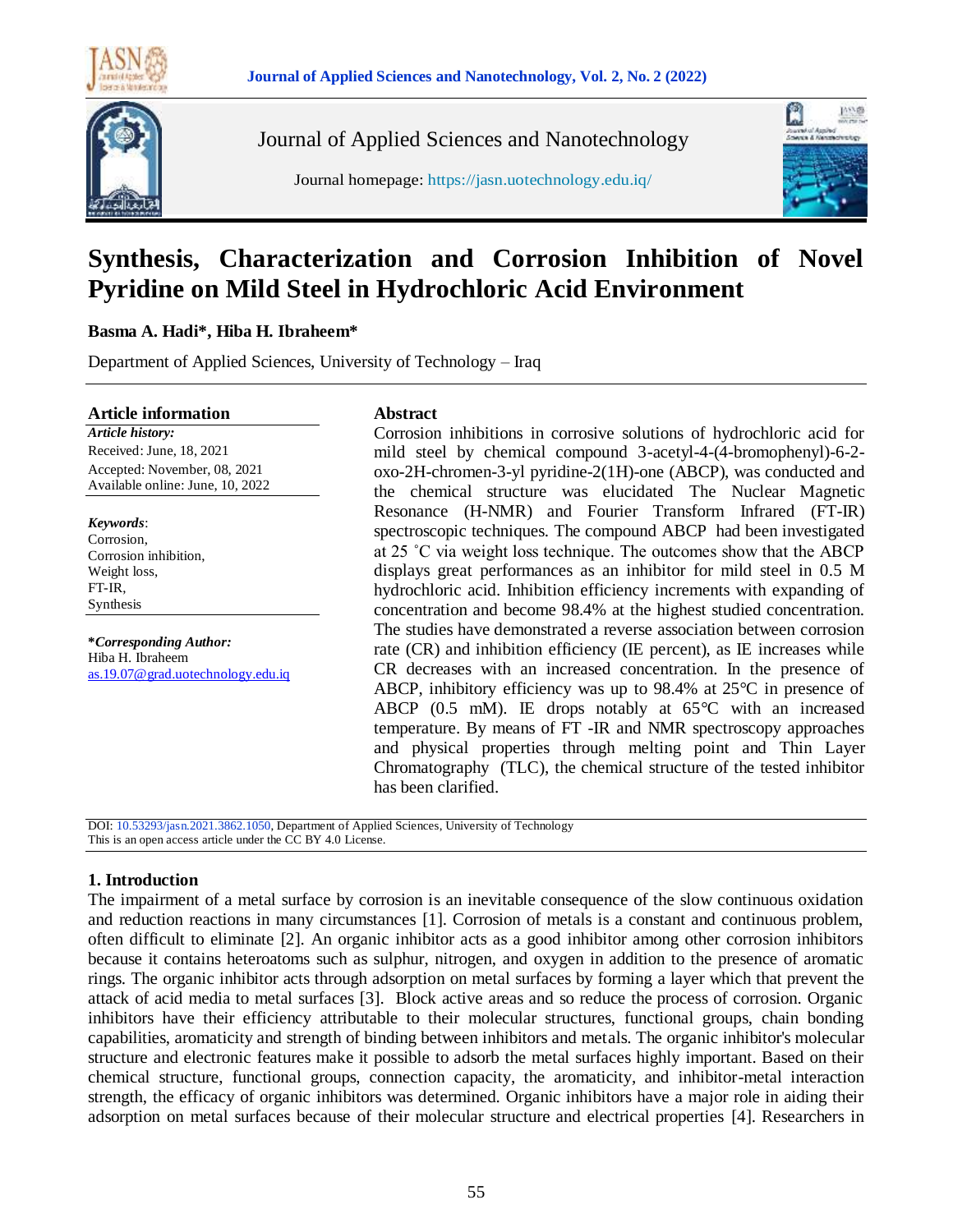corrosion and industry often find organic compounds with possible inhibitory properties, inexpensive, non-toxic, and dissolving into water-based Metals used for industrial processes are regulated or decreased by corrosion solutions [5].

Furthermore, in the corrosion studies, the selection of a suitable corrosion inhibitor manages its costeffectiveness, its material efficiency and its environmental side-effects. The majority of synthetic composites are very harmful to individuals and the environment, though [6]. In addition, excellent anti-corrosion compounds for metals in hydrochloric acid are nitrogen-containing organic inhibitors. In acidic mediums, steel alloys react easily and become a substantial economic loss from metallic to ionic state, Corrosion inhibitors may be classed by chemical structure, action mode, etc. Organic corrosion inhibitors are one of the prevalent groups, and they have gained the greatest significance thanks to their easily synthesized and affordable costs. The performance of inhibitors with various heteroatoms frequently follows the reverse sequence of electronegativity so that o<N<S<P in S, N, O and P are achieved [7][8].

The objective of the present research is to assess, using gravimetric techniques (weight loss) under varied temperatures and inhibitor concentrations, the corrosion inhibitory effectiveness of pyridine derivative for mild steels in a corrosive solvent. Surround evaluate the protective inhibitor plot of mild steel coupons in presence of a pyridine derivative.

#### **2. Method and Experimental Procedure**

#### **2.1. Synthesis and Characterization of ABCP**

The mixture of (3-acetylcoumarin) (0,01 mol) [9], aldehyde (4-bromo benzaldehyde) (0.01 mol), ethyl acetoacetate (0.01 mol), and ammonium acetate (0.08 mol) in (10 ml) ethanol was refluxed for 24 hrs. [10][11][12]. The progress of the reaction was monitored by TLC (hexane: ethyl acetate, 7:3, Retention Factor  $(RF) = 0.51$  [13]. The resulting mixture was then filtered and recrystallized from the ethanol. The yield was 68% and the melting point (288 to 286)°C. Analysis of Fourier Transform Infrared Spectroscopy (FT-IR) showed: peak of 1720,56 cm−1 (ketone-carbonyl), 1674,27 cm−1 (coumarin-carbonyl), 1627,97 cm−1 (amidecarbonyl), 3269,45 cm<sup>-1</sup> (amino-group) and 3176 cm<sup>-1</sup> (C-H aromatic) as shown in figure 1. The Nuclear Magnetic Resonance (NMR) in DMSO-d6:  $\delta$  = 2.53 ppm (s, 3H, CH3), 7.41-8.99 ppm (m, 10H, Ar-H, c-H aryl of lactone ring and C-H aryl of pyridine ring), 11,19 (s,1H, N-H) as shown in fig. 2.



**Figure 1:** Fourier Transform Infrared Spectroscopy (FT-IR) of ABCP.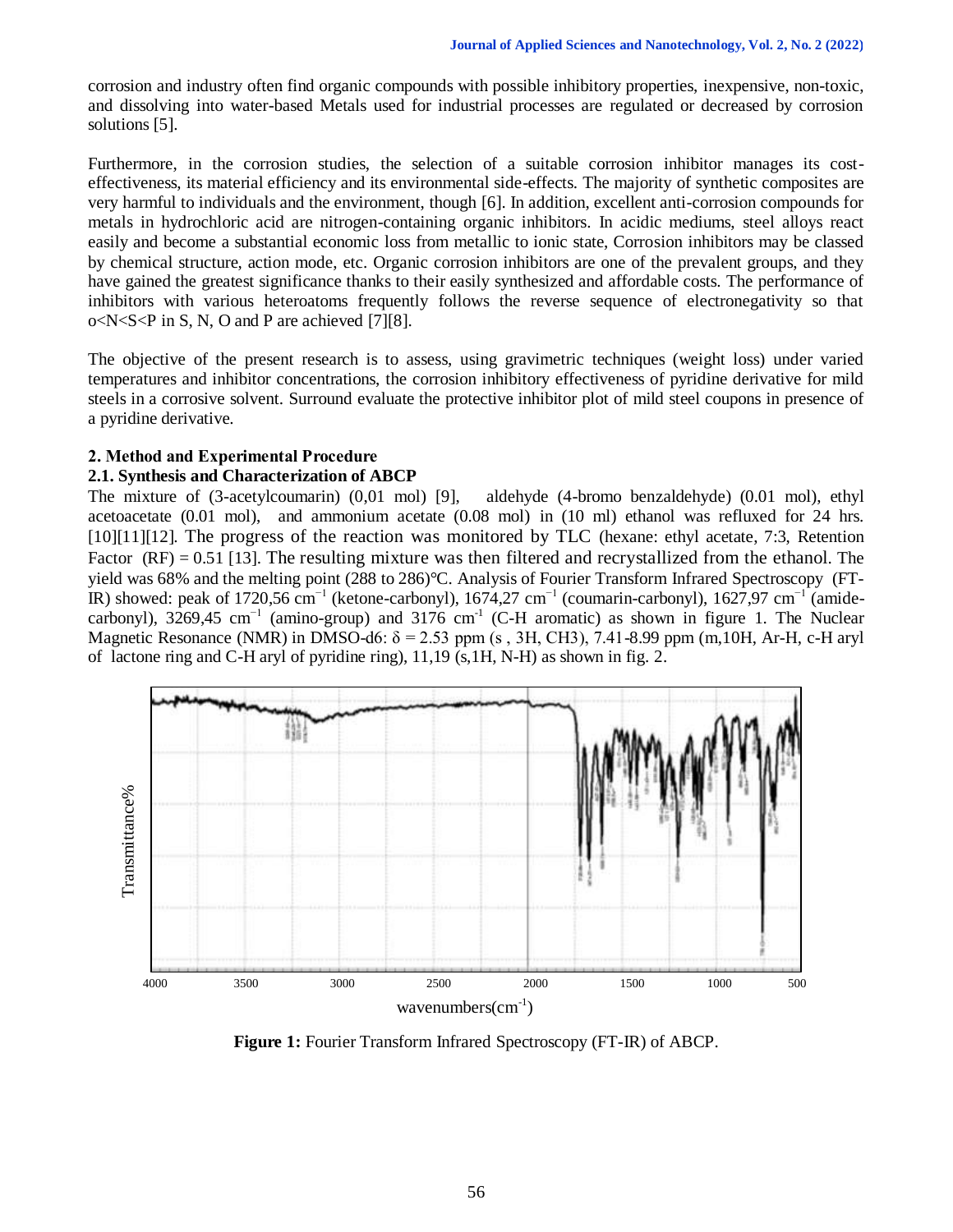

chemical shift (ppm)

**Figure 2:** The <sup>1</sup>H-NMR spectrum of ABCP.

#### **2.2. Solutions**

The 0.5 M hydrochloric acid corrosive environment required for the corrosion inhibition tests was generated by the addition of hydrochloric acid (HCl) 37 per cent analytical grade to the deionized water. Corrosion inhibitor dissolving in 0.001,0.002,0.003,0.004,0.005 M was employed for the production of quantities of inhibitersoluble solutions [13][14].

#### **2.3. Weight Loss Measurements**

Coupons of mild steel with dimensions  $1.7x\ 1.7x\ 0.1cm<sup>3</sup>$  were utilized for gravimetrical techniques.. The tested coupon was previously abraded with varied degree silicon carbide sheets rinsed water with double distillation and then acetone dried. For each test coupon, The weight has been calculated. Due to the use of fishing lines and varied APCB concentrations, mild steel vouchers had been immersed into a corrosive environment at different temperatures ( $25,35.45,55,65$  °C). After 3, 6, 12, 24, 48 and 72 h. the weight loss for mild steel cuts was measured [15]. Application Equations were calculated for the (CR) [2], inhibitory efficiency (IE) [16] and Surface coverage degree  $(\theta)$  [17] was measured by the application of equations:

$$
CR = \Delta W / St \tag{1}
$$

If −  $\Delta W$  is the loss of weight (mg), S is the mild steel area (cm<sup>-2</sup>) and t is the immersion period (h<sup>-1</sup>)

$$
IE\, (\%) = (CR - CRi / CR) * 100 \tag{2}
$$

In the absence of the inhibitor tested, where the CR shall be the CR, CR(i) shall be the CR in the presence of the inhibitor tested.

MS surface coverage  $(\theta)$  was calculated using Eq. 3.

$$
\theta = CR - CRi / CR \tag{3}
$$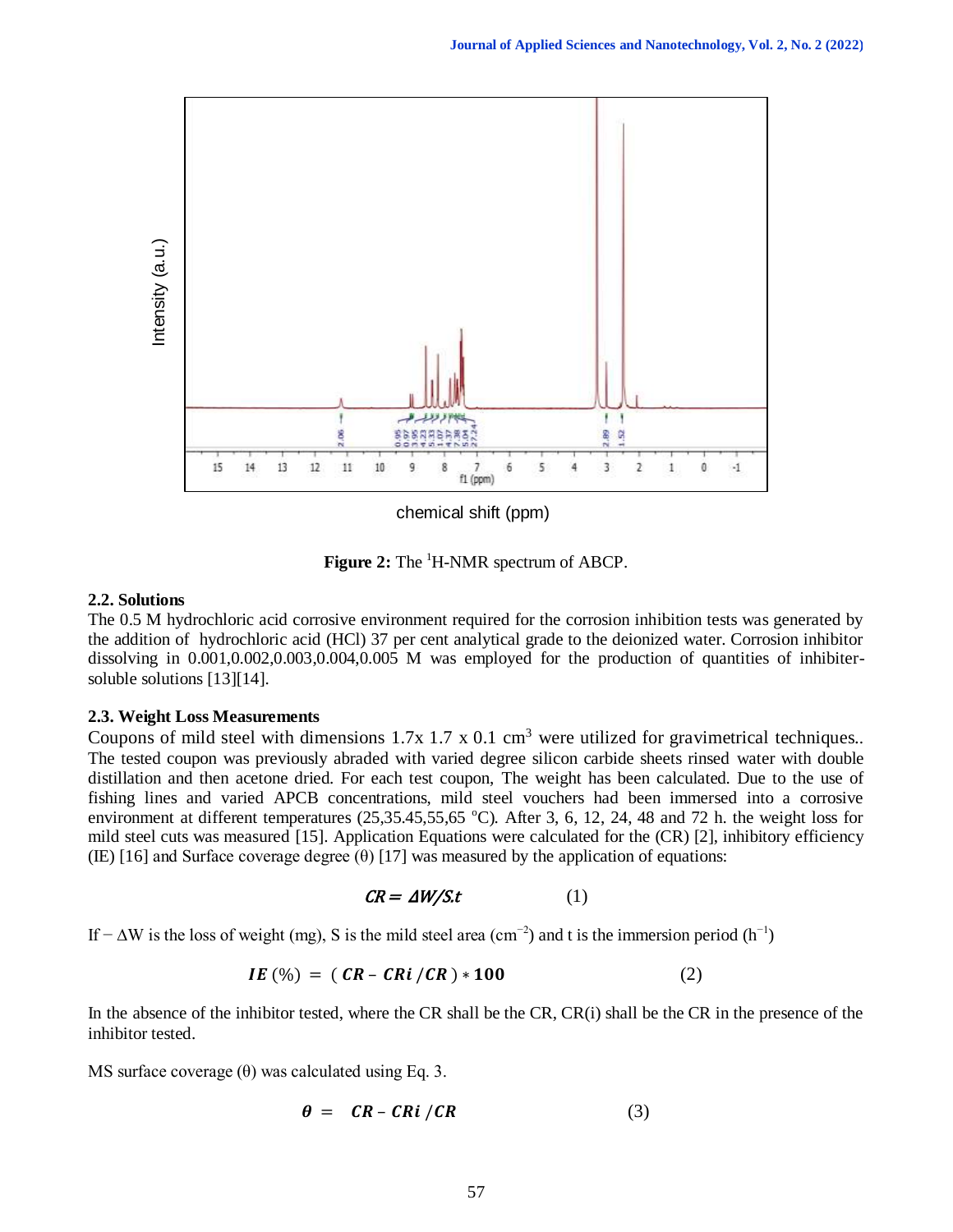# **3. Results and Discussion**

# **3.1. Chemistry**

ABCP synthesis was performed through refluxation of 3-acetyl coumarin in ethanol with enough aldehyde (4 bromon benzaldehyde), ethyl acetoacetate. The process is ended by removing the water molecule and producing ABCP at a rate of 68%. (Figure 1)



**Figure 3.** The reaction synthesis of ABCP.

# **3.2. Weight Loss Tests**

Weight loss of mild steel coupons was tested at different temperatures (25, 35, 45, 55, and 65 OC). after exposures at different durations (3, 6, 12, 24 and 72 hours).

# **3.3. Weight Loss-Concentration Effect**

The ABCP study reduces the low and high concentration of mild steel corrosion at  $25\degree\text{C}$  in corrosive environments. The corrosion rate vs the concentration of the inhibitor is shown to gradually Reduce the rate of corrosion (mg.cm<sup>-2</sup>.h<sup>-1</sup>), as shown in figure 2. With the increased inhibitor concentration, the inhibitory performance was increased. At the ABCP concentration of 0.005 M, shown in figure 4, At the ABCP concentration of 0.005 M as shown in figure 5, the maximum inhibitory efficiency was 98.37 %. It is shown that ABCP reduces and controls the corrosion of mild steel at all the concentrations in the study. The surface of mild steel is responsible for the adsorption of the ABCP molecules. This adsorption decreases a mild steel dissolving and increases its inhibitory effectiveness by blocking the sites.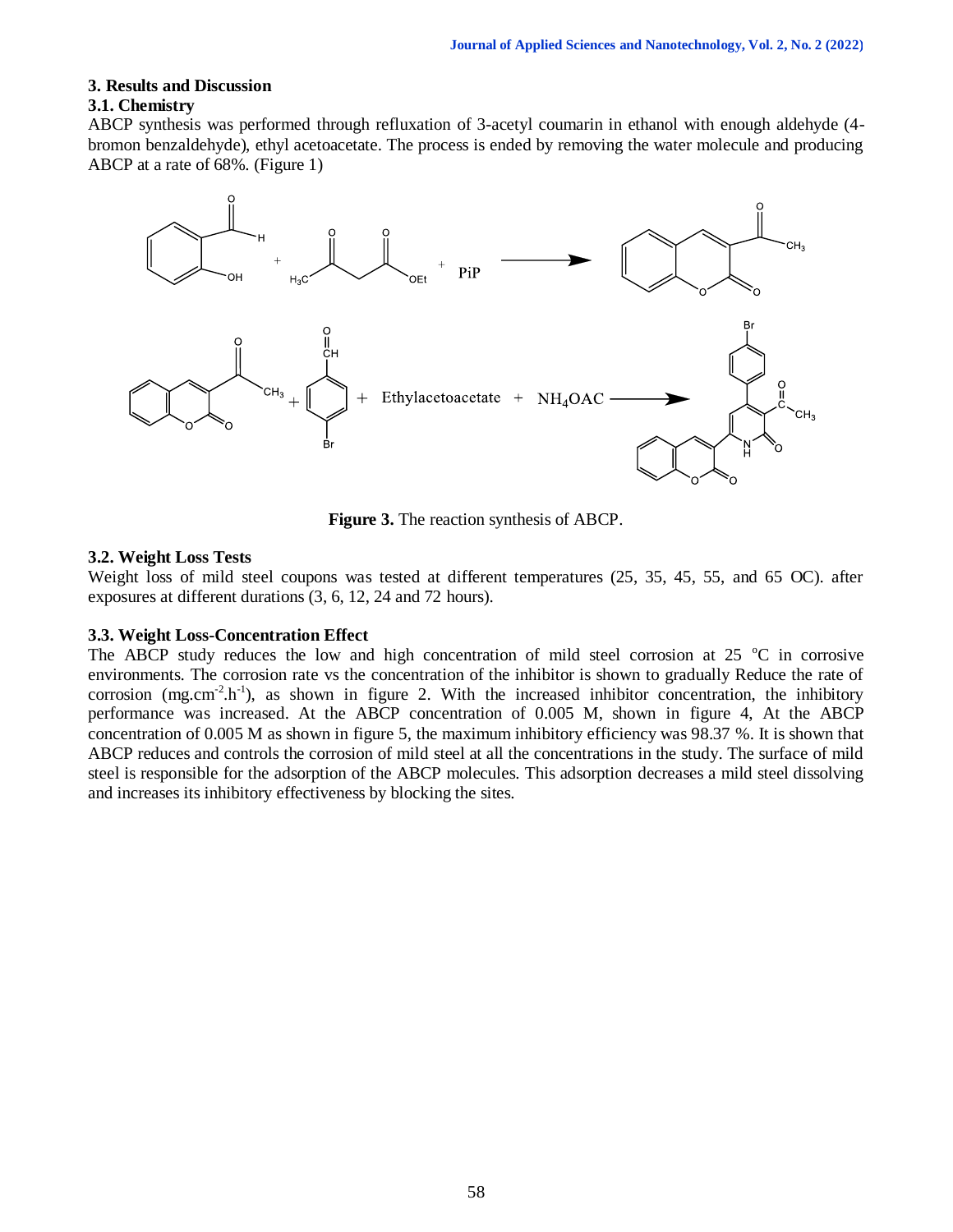

**Figure 4:** Corrosion rate for diverse immersion time at different concentrations of ABCP.



**Figure 5:** Inhibition Efficiency of different ABCP concentrations at different times of immersion.

#### **3.4. Weight Loss-Temperature Effect**

Figure 6. illustrates the inhibitory efficiency at various temperatures (25,35,45,55,65  $\degree$  C). Results indicate a reduction in the corrosion of mild steel coupons due to the presence of ABCP molecules. The inhibitory efficiency has increased as demonstrated when the ABCP concentration is raised. Increased temperature, it was noticed that the inhibitions the effectiveness of the inhibitors decreased even with the growing ABCP concentration when temperatures increased. The ABCP molecules on the mild steel surface can be owing to the desorption.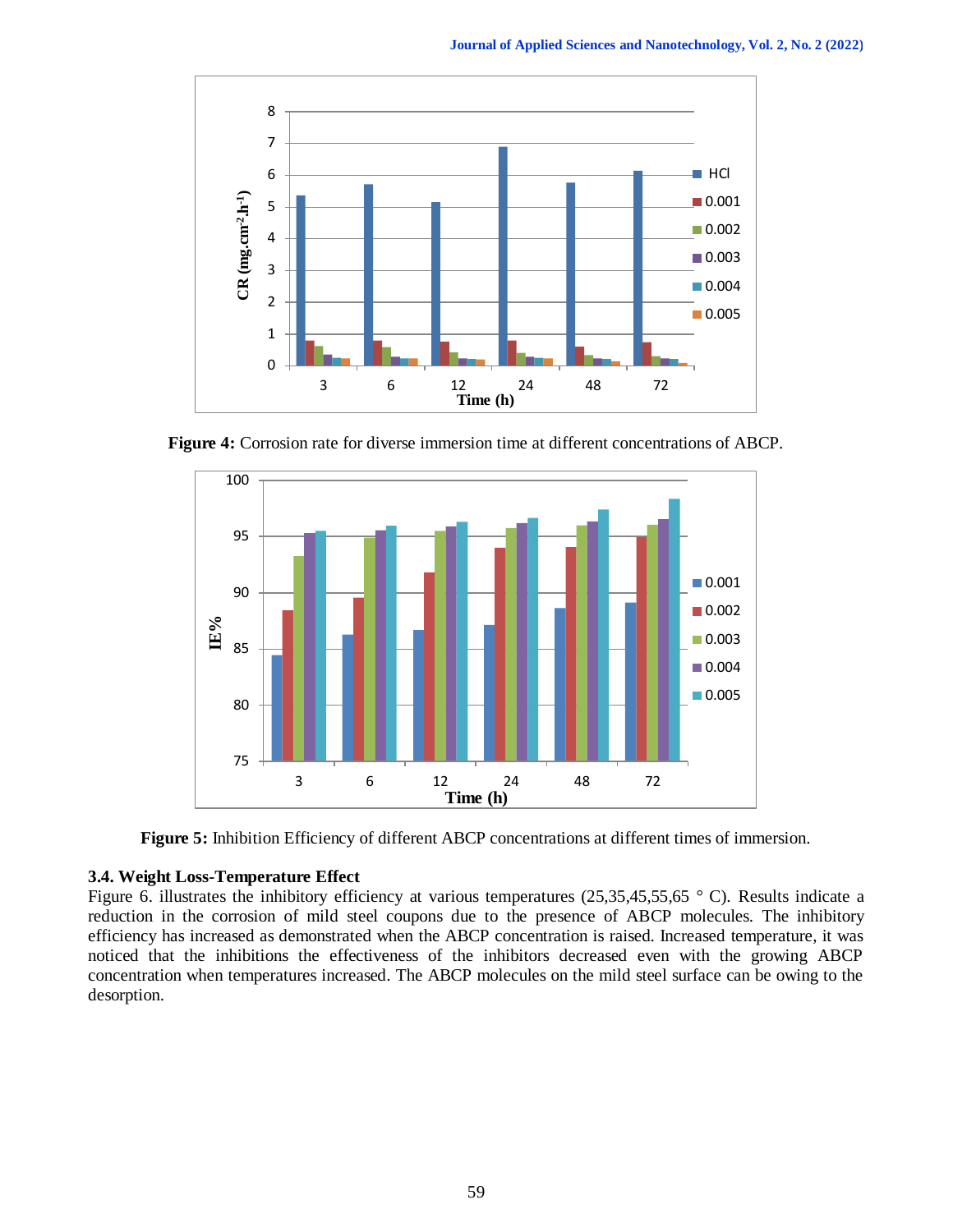

**Figure 6:** Inhibition Efficiency for different temperatures at varied ABCP concentrations.

# **3.5. Scanning Electron Microscopy (SEM)**

Figure 7. depicts a micrograph of the surface of the coupon showing that the surface was corrosive and rough with a corrosion solution that had no inhibitor of corrosion. The area was rough and rusted. On the metal surface have wrought hydrochloric acid. Due to the creation of a protective surface layer in figure 8, the metal surface was not greatly harmed by corrosion. This shows that the newer manufactured inhibitor prevents corrosion on a metal surface at a temperature of 0.5 M HCl.



**Figure 7:** The SEM micrograph in the absence of the corrosion inhibitor for mild steel (ABCP).

# **3.6. Inhibitive Mechanism**

The inhibitor of corrosion may be adsorbed onto a mild steel surface and create an inhibitor to reduce corrosion and increase corrosion impedance in mild steel [18]. There are generally three sorts of mechanisms of inhibition:

1. The method of chemical absorption where the inhibitor molecules adsorb the metal surface and form a protective layer.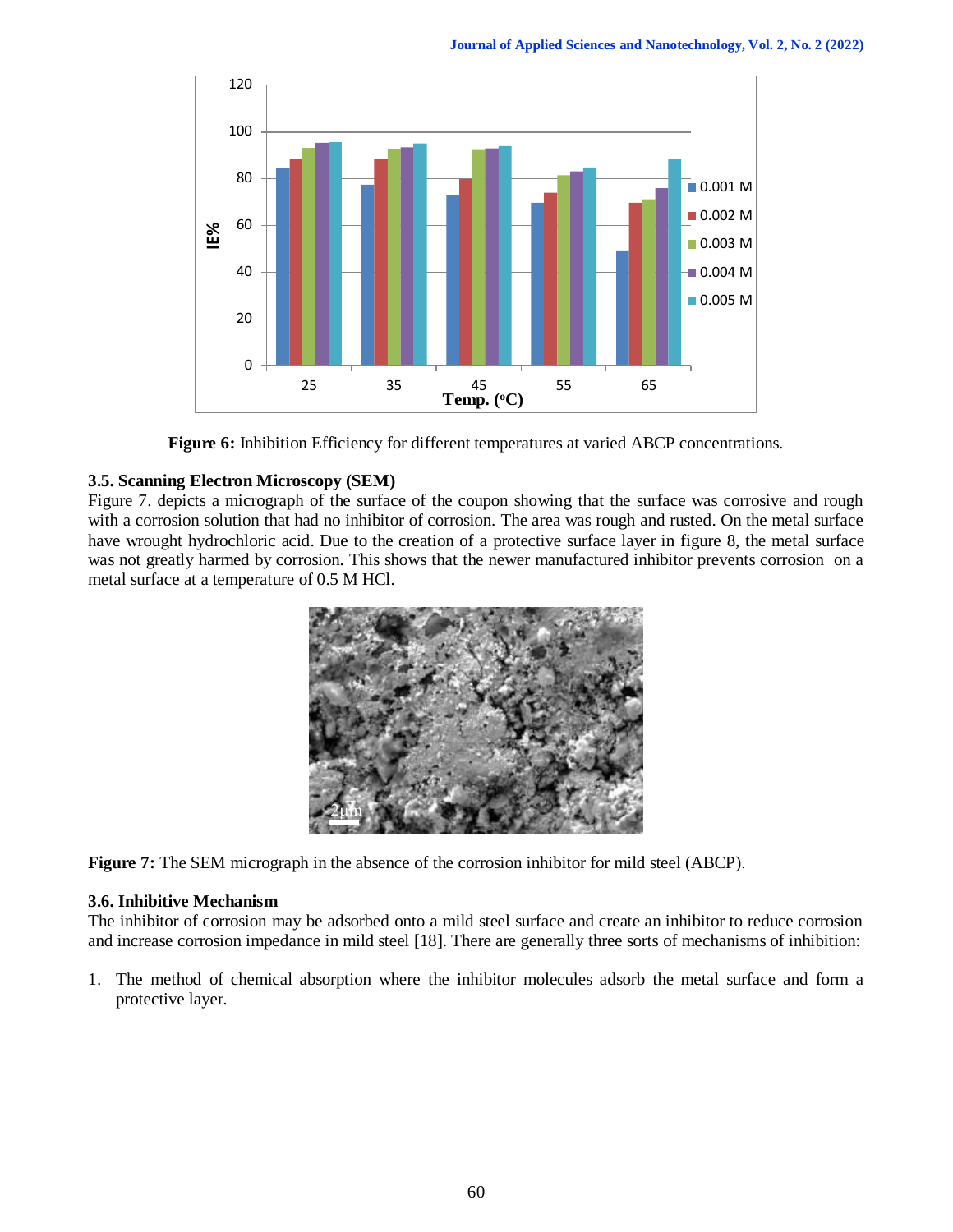

**Figure 8:** The SEM micrograph in the presence of the corrosion inhibitor for mild steel (ABCP).

- 2. By defending the base metal, the inhibitor molecules construct a protective coating.
- 3. When contact with potentially corrosive substances in the environment the inhibitor molecules form metalcomplexes [19]. ABCP's mechanistic adsorption of ABCP molecules into a mild steel surface is a first step in the HCl solution as corrosion inhibitor. The development of donor acceptor surface complexes among unshared and/or  $\pi$  electrons from inhibitor molecules were anticipated in prior studies and the empty iron orbital [20].

The number of adsorbent sites, size of molecules, the interaction of the inhibitor and manner of metal surface may all be explained in ABCP molecules against MS corrosion in o.5 M HCl, and the evolution of an insoluble complex. Figure 9 illustrates the unparalleled electrons as well as the double bonds on nitrogen and oxygen atoms formed by metallic-surface chemical bonding.



**Figure 9:** The suggested action on corrosion inhibitor of the ABCP molecule mechanism.

# **4. Conclusions**

The findings of this research revealed that the new pyridine derivative namely compounds 3-acetyl-4-(4 bromophenyl)-6-(2-oxo-2H-chromene-3-yl)pyridine-2(1H)-one (ABCP) in a concentration-dependent approach, it worked as a good corrosion inhibitor for the surface of mild steel in hydrochloric acid solution.IE of ABCP as corrosion inhibitor with superior inhibition efficiency of 98.4% at the concentration of 0.005M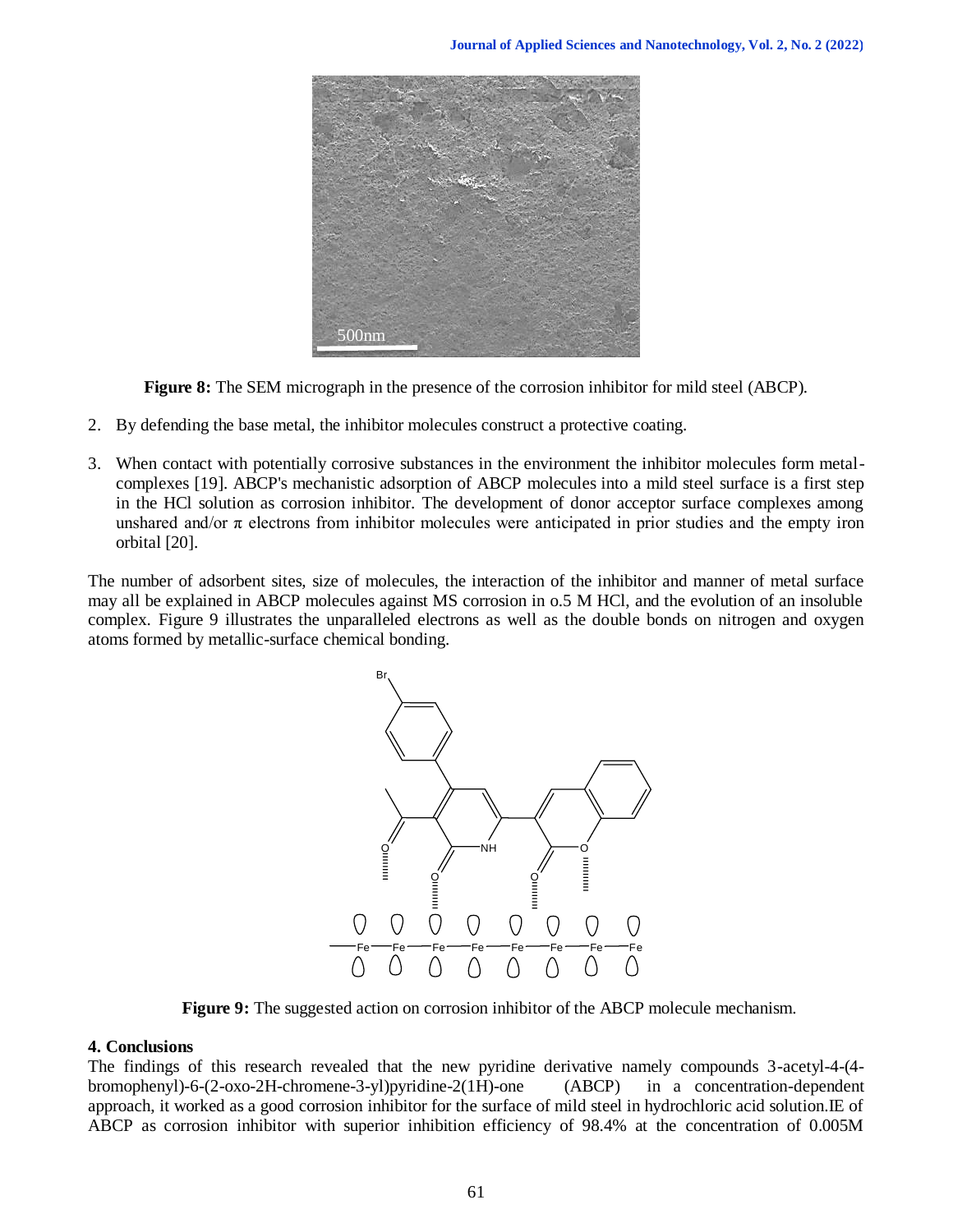decreases with an increasing temperature, which proposed of physisorption. Due to the inclusion of nitrogen and oxygen atoms, ABCP molecules have been shown to be superior inhibitors with good inhibitive qualities. SEM measurements confirming the formation of a protective layer on the coupon surface by inhibitor molecules. The anti-corrosion investigation of compound ABCP molecules clearly indicated its involvement in coupon surface protection in corrosive environments.

#### **Acknowledgement**

The study was financed by Baghdad, Iraq, Technology University, Applied Sciences, Postgraduate lab.

#### **Conflict of Interest**

The authors declare no conflicts of interest.

#### **References**

- [1] M. Faiz, A. Zahari, K. Awang, and H. Hussin, "Corrosion inhibition on mild steel in 1 M HCl solution by: Cryptocarya nigra extracts and three of its constituents (alkaloids)," *RSC Advances*, vol. 10, pp. 6547–6562, 2020.
- [2] N. B. I. Akens Hamilton-Amachree, "Corrosion inhibition of API 5L X80 pipeline steel in acidic environment using aqueous extract of Thevetia peruviana," *Chemistry International*, vol. 6, pp. 117–128, 2019.
- [3] N. N. Hazani, N. N. Dzulkifli, S. A. I. S. M. Ghazali, Y. Mohd, Y. Farina, and F. Ngatiman, "Synthesis , Characterisation , Crystal Structure and Anti-corrosion Studies of an Organotin ( IV ) Complex of 2-acetylpyridine 4-ethyl-3- thiosemicarbazone ( LH ): n-BuSn ( L ) Cl 2," *ASM Science Journal*, 2019.
- [4] M. Khattabi *et al.*, "Performance and computational studies of two soluble pyran derivatives as corrosion inhibitors for mild steel in HCl," *Journal of Molecular Structure*, vol. 1196, pp. 231– 244, 2019.
- [5] S. B. Al-Baghdadi, A. Kadhim, G. Sulaiman, A. A. Al-Amiery, H. K. Abdul Amir, and M. Takriff, "Anticorrosion and antibacterial effects of new Schiff base derived from hydrazine," *Journal of Physics: Conference Series*, vol. 1795, p. 012021, 2021.
- [6] A. Zaher, A. Chaouiki, R. Salghi, A. Boukhraz, B. Bourkhiss, and M. Ouhssine, "Inhibition of Mild Steel Corrosion in 1M Hydrochloric Medium by the Methanolic Extract of Ammi visnaga L. Lam Seeds," *International Journal of Corrosion*, vol. 2020 , p. 10 , 2020.
- [7] S. K. Ahmed, W. B. Ali, and A. A. Khadom, "Synthesis and investigations of heterocyclic compounds as corrosion inhibitors for mild steel in hydrochloric acid," *International Journal of Industrial Chemistry*, vol. 10, pp. 159–173, 2019.
- [8] H. Wei, B. Heidarshenas, L. Zhou, G. Hussain, Q. Li, and K. (Ken) Ostrikov, "Green inhibitors for steel corrosion in acidic environment: state of art," *Materials Today Sustainability*, vol. 10, p. 100044, 2020.
- [9] N. Kumar, "Synthesis of 3-substituted phenyl-1-(3- coumaryl)propan-1-one derivatives using secondary amine catalysts, " word Research J. of Bio, vol.1, pp.20-26, 2012.
- [10]H. H. Ibraheem, "Synthesis and Microbiological Investigation of Progesterone Derivatives," *Engineering and Technology Journal*, vol. 31, pp. 687–697, 2013.
- [11]Y. F. Mustafa, "Synthesis, characterization and antibacterial activity of novel heterocycle, coumacine, and two of its derivatives," *Saudi Pharmaceutical Journal*, vol. 26, pp. 870–875, 2018.
- [12]H. Ibraheem, L. Sami, and Y. K. Al-majedy, "Synthesis and Characterization of New Complexes Derived from 4- ( 4- ( Dimethylamino ) Phenyl ) -2-Oxo- Dihydropyridine -3-Carbonitrile with Manganese ( II ), Iron ( II ), Cobalt ( II ), and Nickel ( II ) Ions," *Scientific Conference on Environment and Sustainable Development (3rd : 2017 : Baghdad, Iraq)*, vol. 36, pp. 184–191, 2018.
- [13]E. Berdimurodov, A. Kholikov, K. Akbarov, and G. Xu, "dithione for carbon steel in 1 M HCl